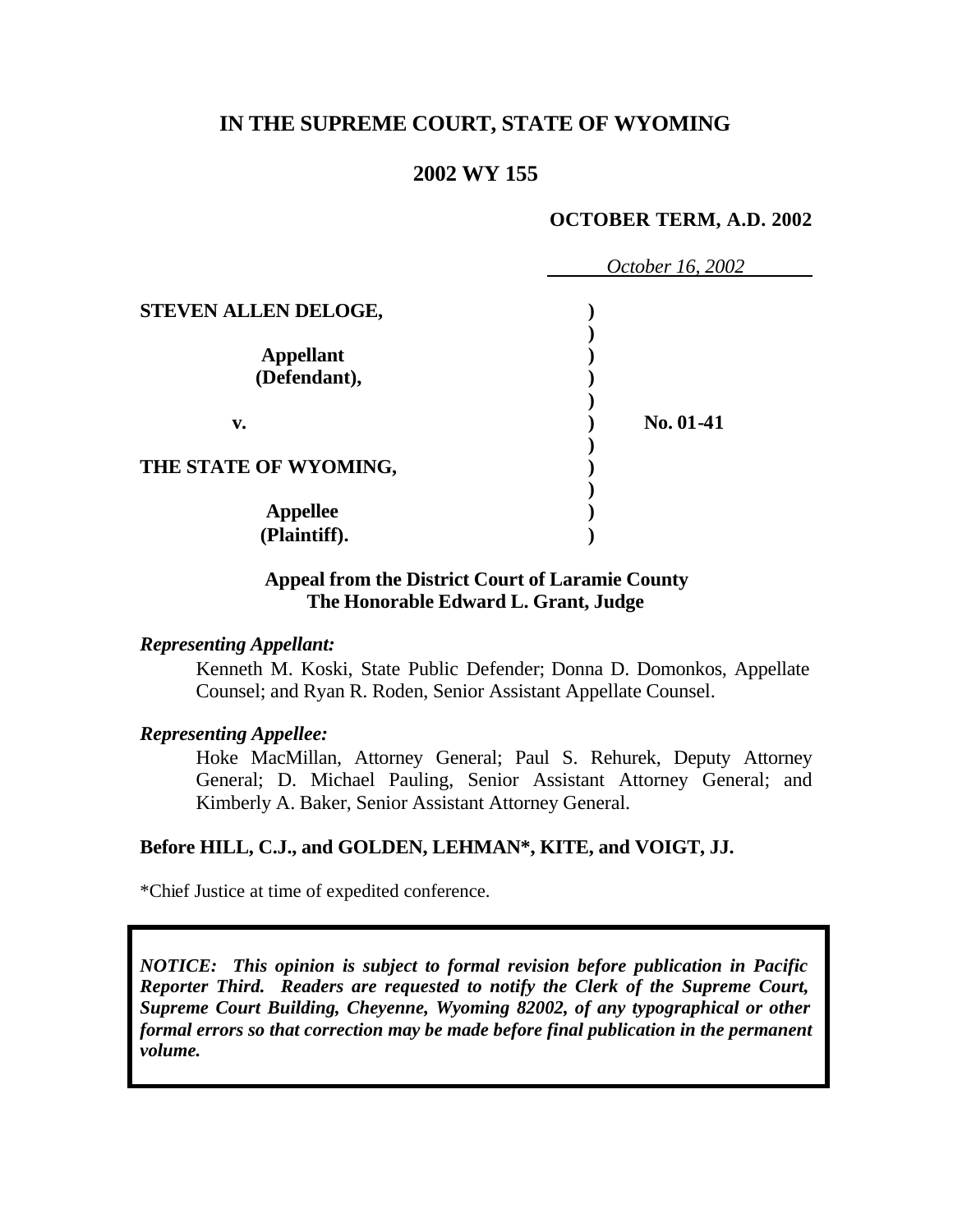### **HILL, Chief Justice.**

[¶1] Appellant, Steven Allen DeLoge (DeLoge), appeals from the judgment and sentence of the district court, which imposed six consecutive life sentences. DeLoge entered pleas of guilty to six counts of sexual assault in the second degree and, in accordance with the enhancement provision of the sentencing statute which governs sexual assault convictions, the six consecutive life sentences were imposed.

[¶2] We will affirm.

### **ISSUES**

[¶3] DeLoge raises these issues:

I. Whether the district court erred when it sentenced Appellant to six (6) life terms under the enhancement provision of Wyo. Stat. § 6-2-306(c), as the plain statutory language of Wyo. Stat. § 6-2-306 does not expressly permit multiple enhancements?

II. Whether the district court erred as a matter of law when it enhanced Appellant's sentence to life in prison for Count I?

III. [Were] Appellant's State and Federal constitutional rights not to be placed twice in jeopardy for the same offense violated by the enhanced penalties of W.S. § 6-2-306?

IV. Did the prosecutor commit prosecutorial misconduct when he specifically mentioned uncharged, unfounded misconduct evidence in closing at sentencing, and did the district court err in overruling Appellant's objection to this?

The State condenses those issues into these two queries:

I. Whether Appellant was properly sentenced for his convictions on six counts of second degree sexual assault?

II. Whether the prosecutor committed misconduct at Appellant's sentencing hearing?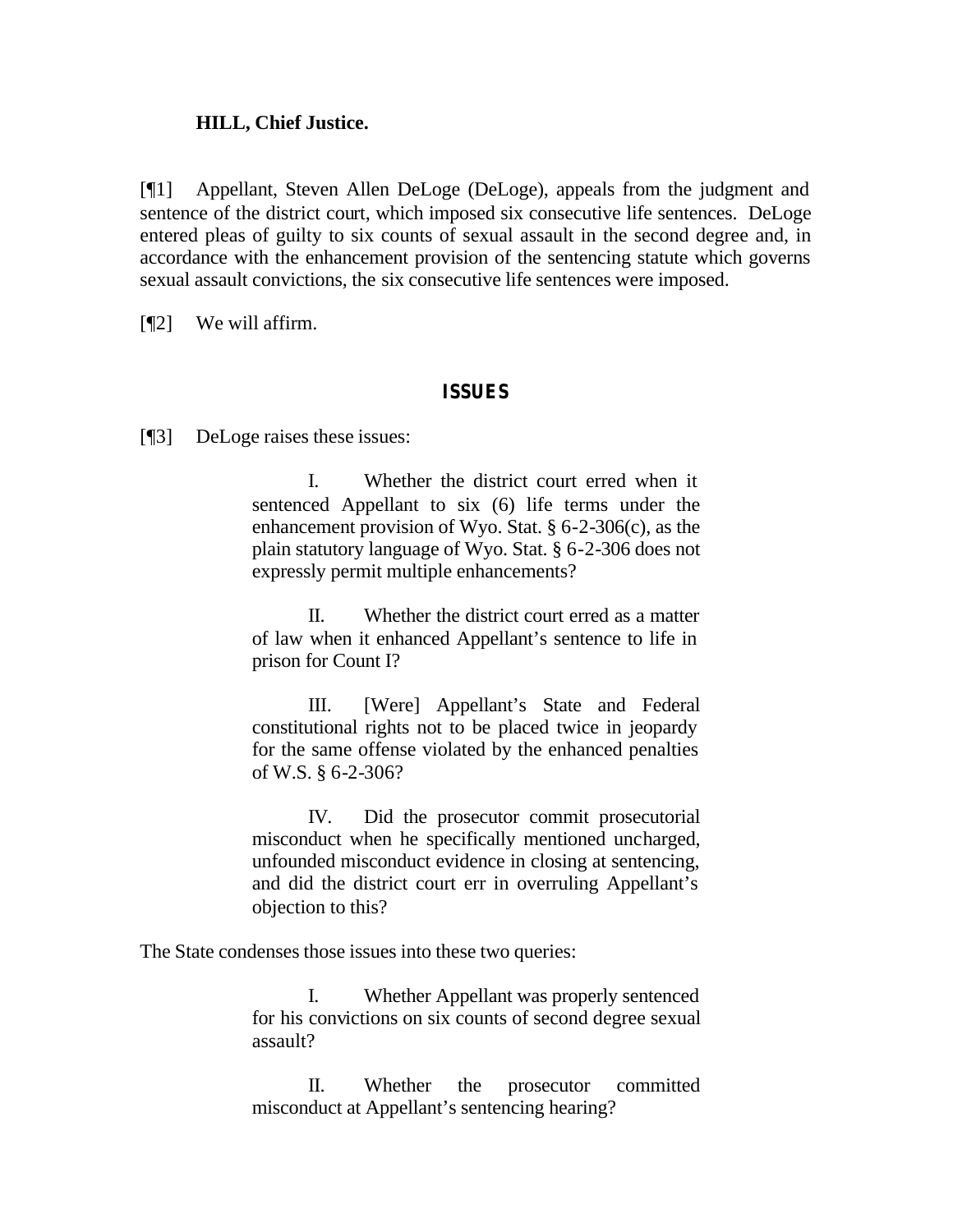### **FACTS**

[¶4] The central issue in this case concerns the intended meaning of the sentencing provisions of the sexual assault statutes. The statute provides:

#### **§ 6-2-306. Penalties for sexual assault.**

(a) An actor convicted of sexual assault who does not qualify under the criteria of subsection (b) or (d) of this section shall be punished as follows:

(i) Sexual assault in the first degree is a felony punishable by imprisonment for not less than five (5) years nor more than fifty (50) years;

**(ii) Sexual assault in the second degree is a felony punishable by imprisonment for not more than twenty (20) years**;

(iii) Sexual assault in the third degree is a felony punishable by imprisonment for not more than fifteen (15) years;

(iv) Repealed by Laws 1997, ch. 135, § 2.

**(b) An actor who is convicted of sexual assault and who does not qualify under the criteria of subsection (d) of this section shall be punished by the extended terms of subsection (c) of this section if:**

**(i) He is being sentenced for two (2) or more separate acts of sexual assault in the first or second degree**;

(ii) He previously has been convicted of any crime containing the same or similar elements as the crimes defined in W.S. 6-2-302 or 6-2-303.

**(c) An actor convicted of sexual assault who qualifies under the criteria of subsection (b) of this section shall be punished as follows:**

**(i) Sexual assault in the first or second degree is a felony punishable by imprisonment for not less than five (5) years or for life** ;

(ii) Sexual assault in the third degree is a felony punishable by imprisonment for not more than twenty (20) years;

(iii) Repealed by Laws 1997, ch. 135, § 2.

(d) An actor who is convicted of sexual assault shall be punished by life imprisonment without parole if the actor has two (2) or more previous convictions for any of the following designated offenses, which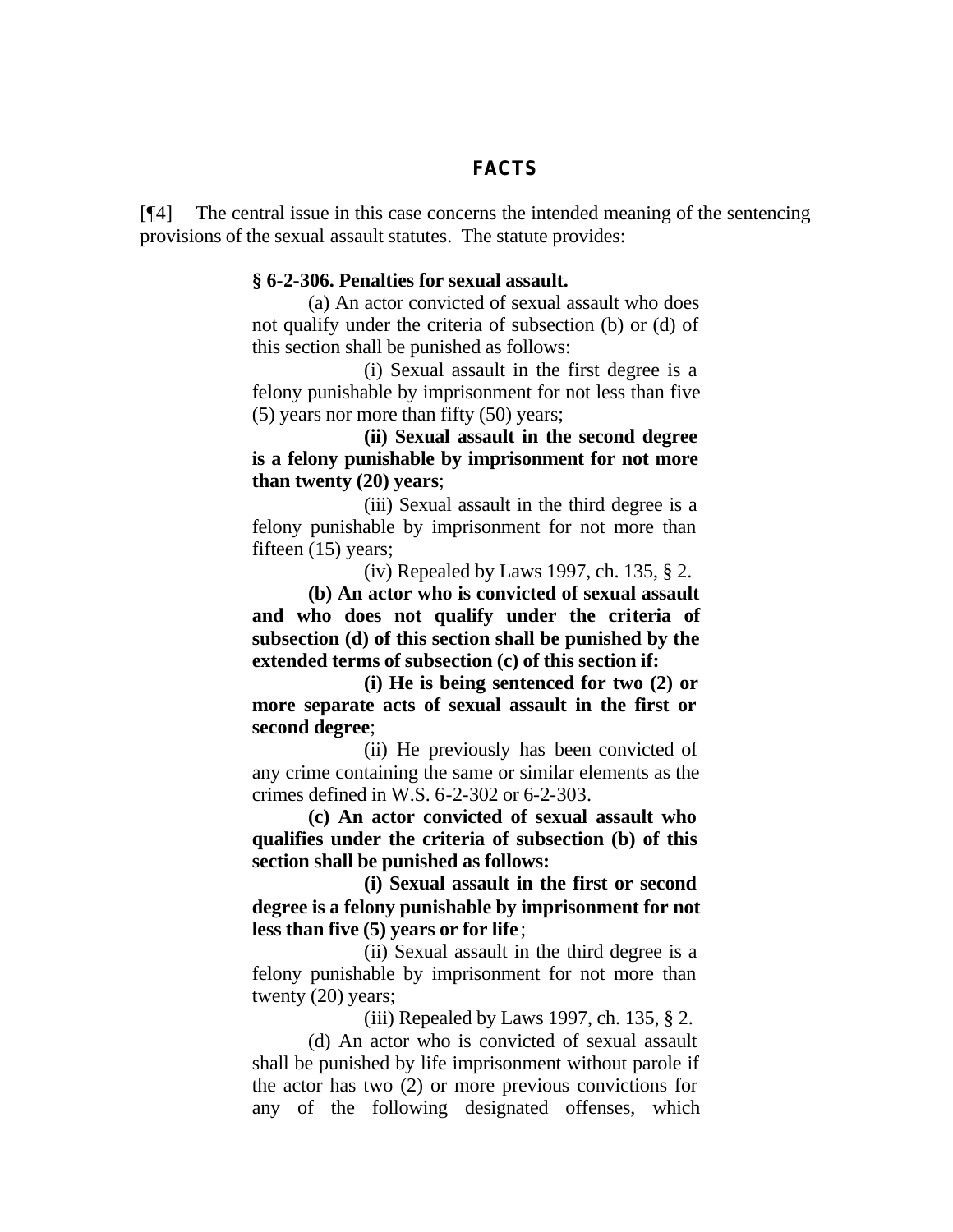convictions resulted from charges separately brought and which arose out of separate occurrences in this state or elsewhere:

(i) A crime defined in W.S. 6-2-302 through 6-2-304 or a criminal statute containing the same or similar elements as a crime defined by W.S. 6-2-302 through 6-2-304;

(ii) Repealed by Laws 1997, ch. 135, § 2.

(iii) A conviction under W.S.  $14-3-105(a)$ , or a criminal statute containing the same or similar elements as the crime defined by W.S. 14-3-105(a), if the circumstances of the crime involved a victim who was under the age of sixteen (16) at the time of the offense and an actor who was at least four (4) years older than the victim.

Wyo. Stat. Ann. § 6-2-306 (LexisNexis 2001) (emphasis added).

[¶5] DeLoge entered pleas of guilty to committing sexual assault in the second degree, on six separate and distinct occasions, on the person of FL, a female child who was eight years old at the time the crimes were committed. DeLoge was approximately 40 years old when the offenses were committed. The second degree sexual assault statute provides:

### **§ 6-2-303. Sexual assault in the second degree.**

**(a) Any actor who inflicts sexual intrusion on a victim commits sexual assault in the second degree if, under circumstances not constituting sexual assault in the first degree**:

(i) The actor causes submission of the victim by threatening to retaliate in the future against the victim or the victim's spouse, parents, brothers, sisters or children, and the victim reasonably believes the actor will execute this threat. "To retaliate" includes threats of kidnapping, death, serious bodily injury or extreme physical pain;

(ii) The actor causes submission of the victim by any means that would prevent resistance by a victim of ordinary resolution;

(iii) The actor administers, or knows that someone else administered to the victim, without the prior knowledge or consent of the victim, any substance which substantially impairs the victim's power to appraise or control his conduct;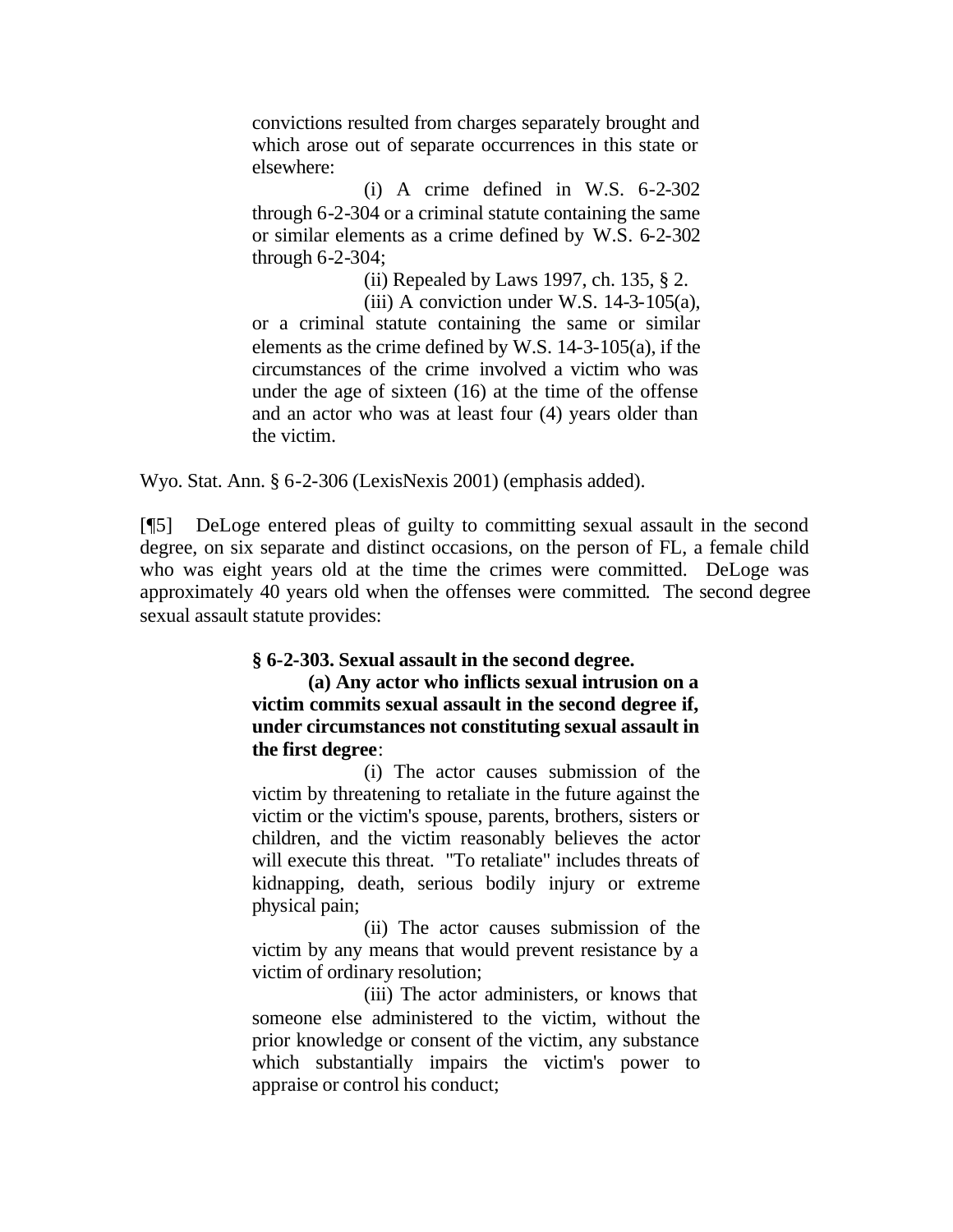(iv) The actor knows or should reasonably know that the victim submits erroneously believing the actor to be the victim's spouse;

**(v) At the time of the commission of the act the victim is less than twelve (12) years of age and the actor is at least four (4) years older than the victim**;

(vi) The actor is in a position of authority over the victim and uses this position of authority to cause the victim to submit; or

(vii) The actor inflicts sexual intrusion in treatment or examination of a victim for purposes or in a manner substantially inconsistent with reasonable medical practices.

(b) A person is guilty of sexual assault in the second degree if he subjects another person to sexual contact and causes serious bodily injury to the victim under any of the circumstances listed in W.S. 6-2-  $302(a)(i)$  through (iv) or paragraphs  $(a)(i)$  through (vi) of this section.

(c) Repealed by Laws 1997, ch. 135, § 2.

Wyo. Stat. Ann. § 6-2-303 (LexisNexis 2001) (emphasis added).

[¶6] DeLoge claimed to be the common-law husband of FL's mother and stepfather to FL and her brother DL. DeLoge and the children came to Cheyenne from Mississippi in August of 1999. It was FL's claim that her mother had disappeared before they left Mississippi, after she caught DeLoge in the act of having sexual intercourse with FL. Repetition of the repugnant details of DeLoge's assaults on FL is unnecessary to resolution of the issues presented. It will suffice to include here that DeLoge had sexual intercourse with FL dozens, if not hundreds, of times, according to the reports she made to police. FL related that the sexual assaults occurred virtually every day. DeLoge was charged with 11 counts of second degree sexual assault, which represented one incident of sexual assault for each of the 11 weeks DeLoge had been in Cheyenne with FL. He agreed to plead guilty to six of those counts in exchange for an agreement by the State to drop the other five counts and to refrain from filing any other criminal charges arising out of DeLoge's abuse of FL in Wyoming. On November 3, 1999, FL fled the apartment in which much of the abuse took place and with the help of a neighbor managed to get to the police to tell her story.

# **STANDARD OF REVIEW**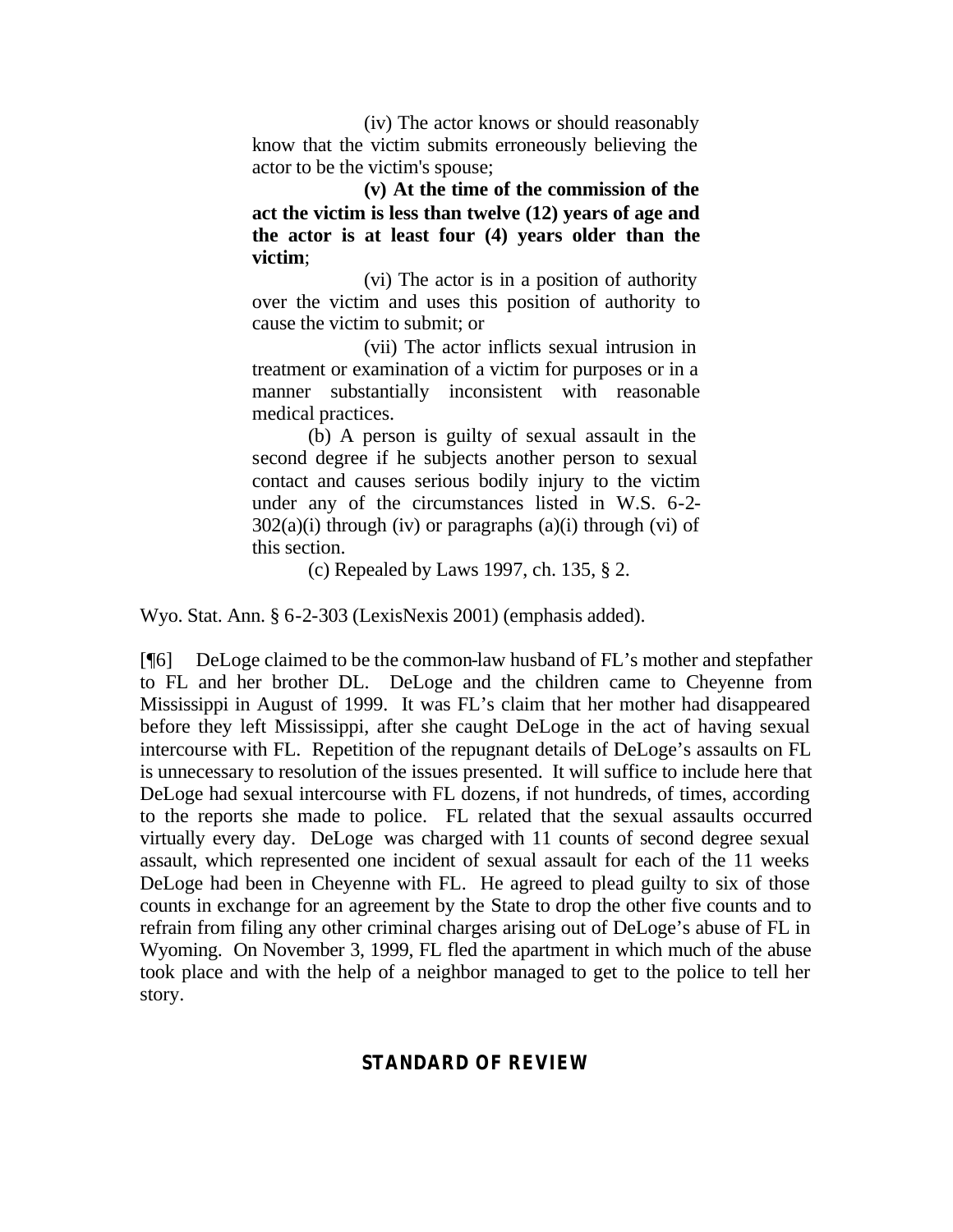# **Double Jeopardy**

[¶7] This Court has recognized that, although the double jeopardy clauses found in Article 1, § 11 of the Wyoming Constitution and in the Fifth Amendment of the United States Constitution are dissimilar in language, they have the same meaning and are co-extensive in application. *State v. King*, 2002 WY 93, ¶ 16, 48 P.3d 396, ¶ 16 (Wyo. 2002); *Umbach v. State*, 2002 WY 42, ¶ 8, 42 P.3d 1006, ¶ 8 (Wyo. 2002). The double jeopardy clause provides an accused with three protections. It protects the accused who has been acquitted against a second prosecution for the same offense, it protects the accused who has been convicted against a second prosecution for the same offense, and it protects the accused against multiple punishments for the same offense. *King*, ¶ 17; *Bilderback v. State*, 13 P.3d 249, 253-55 (Wyo. 2000). In this instance, DeLoge contends that multiple punishments have been imposed for a single crime.

# **Statutory Construction**

[¶8] DeLoge contends that the district court erred in construing the sentencing statute at issue to permit imposition of six consecutive life sentences. Statutory construction and legislative intent will control the determination of this issue. Applicable general principles of statutory construction include: If the language is clear and unambiguous, we must abide by the plain meaning of the statute; if a statute is ambiguous, we may resort to general principles of construction; an ambiguous statute is one whose meaning is uncertain and susceptible of more than one meaning; and in a criminal statute, an ambiguity should be resolved in favor of lenity. *Umbach*, ¶ 9; *Abeyta v. State*, 2002 WY 44, ¶ 9, 42 P.3d 1009, ¶ 9 (Wyo. 2002).

# **Abuse of Discretion in Sentencing**

[¶9] Sentencing decisions are within the broad discretion of the sentencing court. *Smith v. State*, 941 P.2d 749, 750 (Wyo.1997). This Court will not disturb a sentence on the ground of sentencing procedures absent a showing by the defendant of an abuse of discretion, procedural conduct prejudicial to him, circumstances that manifest inherent unfairness and injustice, or conduct that offends the public sense of fair play. *Brower v. State*, 1 P.3d 1210, 1216 (Wyo.2000). In that regard, the trial judge abuses his discretion if he premises a sentence on a mistaken reading of the law. *Cook v. State*, 710 P.2d 824, 825 (Wyo.1985).

> The discretion of the trial court is also limited by the fact that a sentencing court may only impose those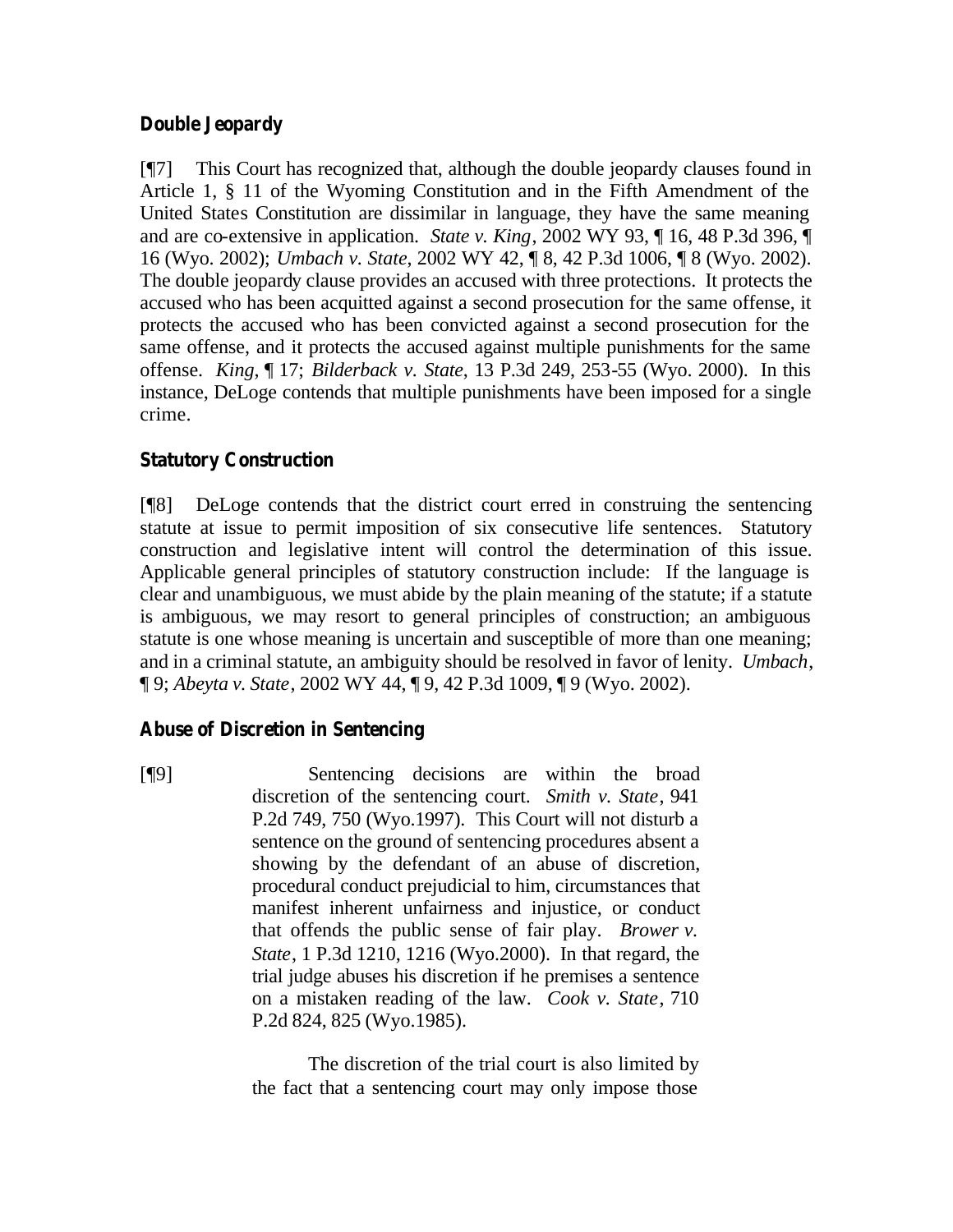sentences that have been authorized by the legislature. *Williams v. State*, 949 P.2d 878, 880 (Wyo.1997); Wyo. Stat. Ann. § 6-10-104 (LexisNexis 2001) ("[w]ithin the limits prescribed by law" the court is "to determine and fix" punishment).

*Daugherty v. State*, 2002 WY 52, ¶¶ 12-13, 44 P.3d 28, ¶¶ 12-13 (Wyo. 2002).

#### **DISCUSSION**

[¶10] First, DeLoge contends that the statute will permit only one enhancement; that is, that the proper sentence would have been, at most, one life sentence for all six counts. In making this argument, DeLoge relies on authority construing a statute that permits enhancement of a sentence based on a previous conviction or convictions. An example of such a statute is Wyoming's "habitual criminal" statute:

#### **6-10-201. "Habitual criminal" defined; penalties.**

(a) A person is an habitual criminal if:

(i) He is convicted of a violent felony; and

(ii) He has been convicted of a felony on two (2) or more previous charges separately brought and tried which arose out of separate occurrences in this state or elsewhere.

(b) An habitual criminal shall be punished by imprisonment for:

(i) Not less than ten (10) years nor more than fifty (50) years, if he has two (2) previous convictions;

(ii) Life, if he has three (3) or more previous convictions.

Wyo. Stat. Ann. § 6-10-201 (LexisNexis 2001). DeLoge's argument falls short, however, because the plain language of § 6-2-306(b)(i) only speaks in terms of "being sentenced for two (2) or more separate acts of sexual assault in the ... second degree." There is no requirement that the convictions be "previous," as is the case with the habitual criminal statute. Our rules of statutory construction require that we construe statutes in pari materia, giving effect to each word, clause, and sentence so that no part will be inoperative or superfluous, and we must not construe a statute in a manner that renders any portion meaningless or produces an absurd result. *Abeyta*, ¶ 9. When we apply the applicable rules of statutory construction to this statute, we are compelled to conclude that the legislative intent is clear that a defendant who is being sentenced for two or more separate acts of sexual assault in the second degree may be sentenced to a life sentence for each separate act. *Stambaugh v. State*, 613 P.2d 1237, 1241-43 (Wyo. 1980).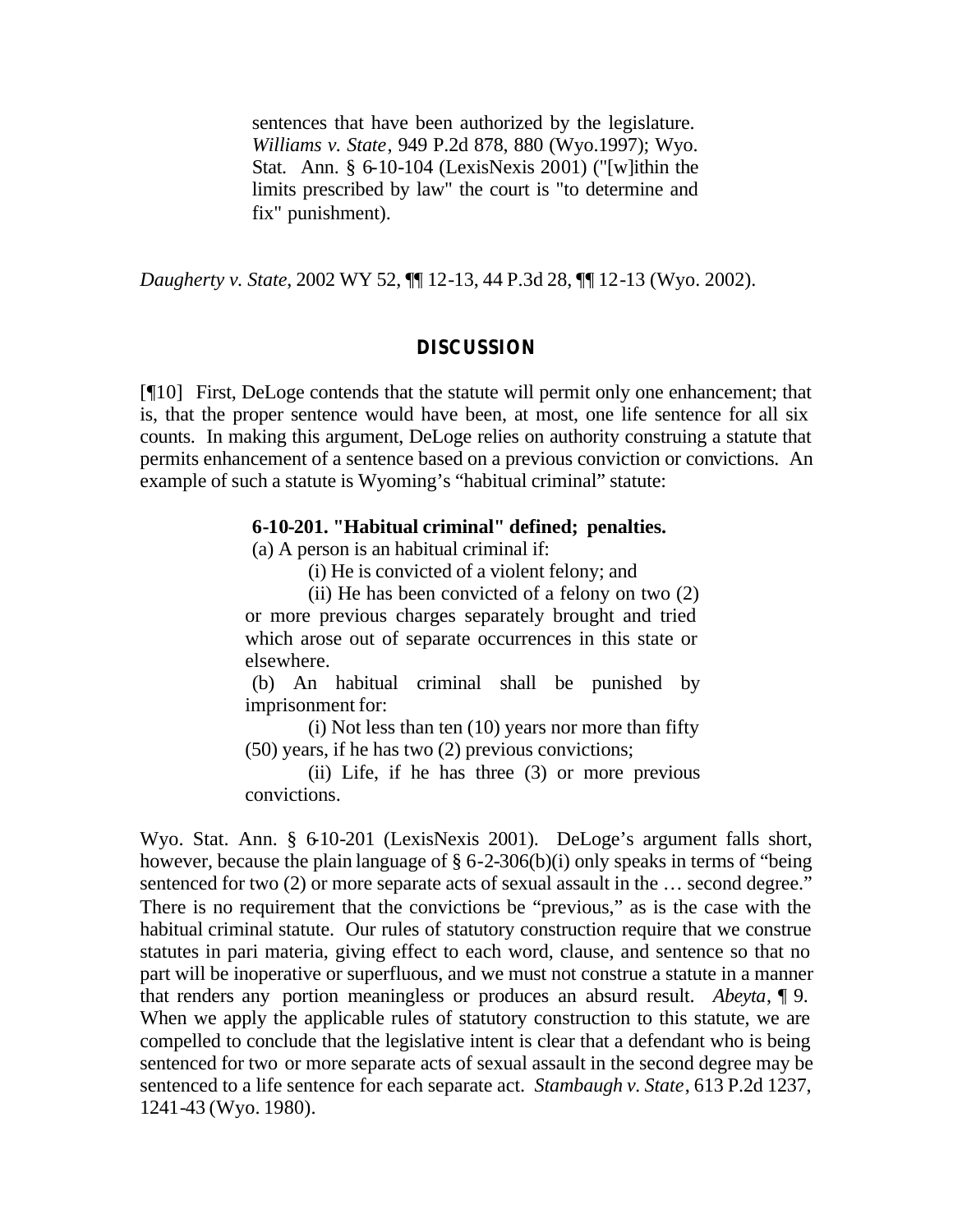[¶11] Next, DeLoge contends that the statute must be construed to mean that a sentence not subject to the enhancement provision must be imposed for the first count and the enhancement provision only applies to offenses subsequent to the first sentence. Again, applying the same rules of statutory construction set out above, we are compelled to conclude that the rules of statutory construction do not permit us to add such language to that which the legislature provided in its unambiguous enactment. *Fullmer v. Employment Security Commission*, 858 P.2d 1122, 1124 (Wyo. 1993).

[¶12] DeLoge also maintains that the statute operates in a manner which violates double jeopardy because for at least one count he is punished twice, *i.e.*, one count is used both as the underlying offense and as an offense giving rise to the enhancement provision. Again, we view this as mixing the concept of "previous" offenses used in the habitual criminal statute, with the language used in  $\S$  6-2-306(b)(i), "being sentenced for two (2) or more separate acts of sexual assault in the ... second degree." Our precedents are clear that multiple sexual assaults are separate offenses even though they might be separated by only very short time periods. *Frenzel v. State*, 938 P.2d 867, 868-9 (Wyo. 1997); *Hamill v. State*, 602 P.2d 1212, 1216-17 (Wyo. 1979).

## **Prosecutorial Misconduct**

[¶13] As his final issue, DeLoge contends that he was prejudiced by the prosecutor's misconduct at the sentencing hearing, during which the prosecutor asserted that DeLoge was responsible for killing FL's mother. The record reveals that the prosecutor actually told the district court that, "No, you can't take into account in this sentencing the very probable fact that this defendant killed [DL's] and [FL's] mother." However, we will concede that DeLoge's disputation that what the prosecutor really intended was to call that controversial circumstance to the district court's attention so that it *would* consider that undocumented allegation in sentencing. We agree that such conduct was improper and constituted prosecutorial misconduct. However, in context we must also credit that this controversial matter had been called to the district court's attention on other occasions during the proceedings in this case. It appears that the district court's decision to overrule the objection was based upon the fact that the district court already knew of the circumstance, so the prosecutor's misconduct was essentially meaningless, however misguided it appears to have been. Given that this was argument to the court during the sentencing hearing, we conclude that the misconduct did not result in denying DeLoge a fair sentencing hearing, nor did it prejudice DeLoge in terms of the sentence imposed. *See Mazurek v. State*, 10 P.3d 531, 542 (Wyo. 2000).

# **CONCLUSION**